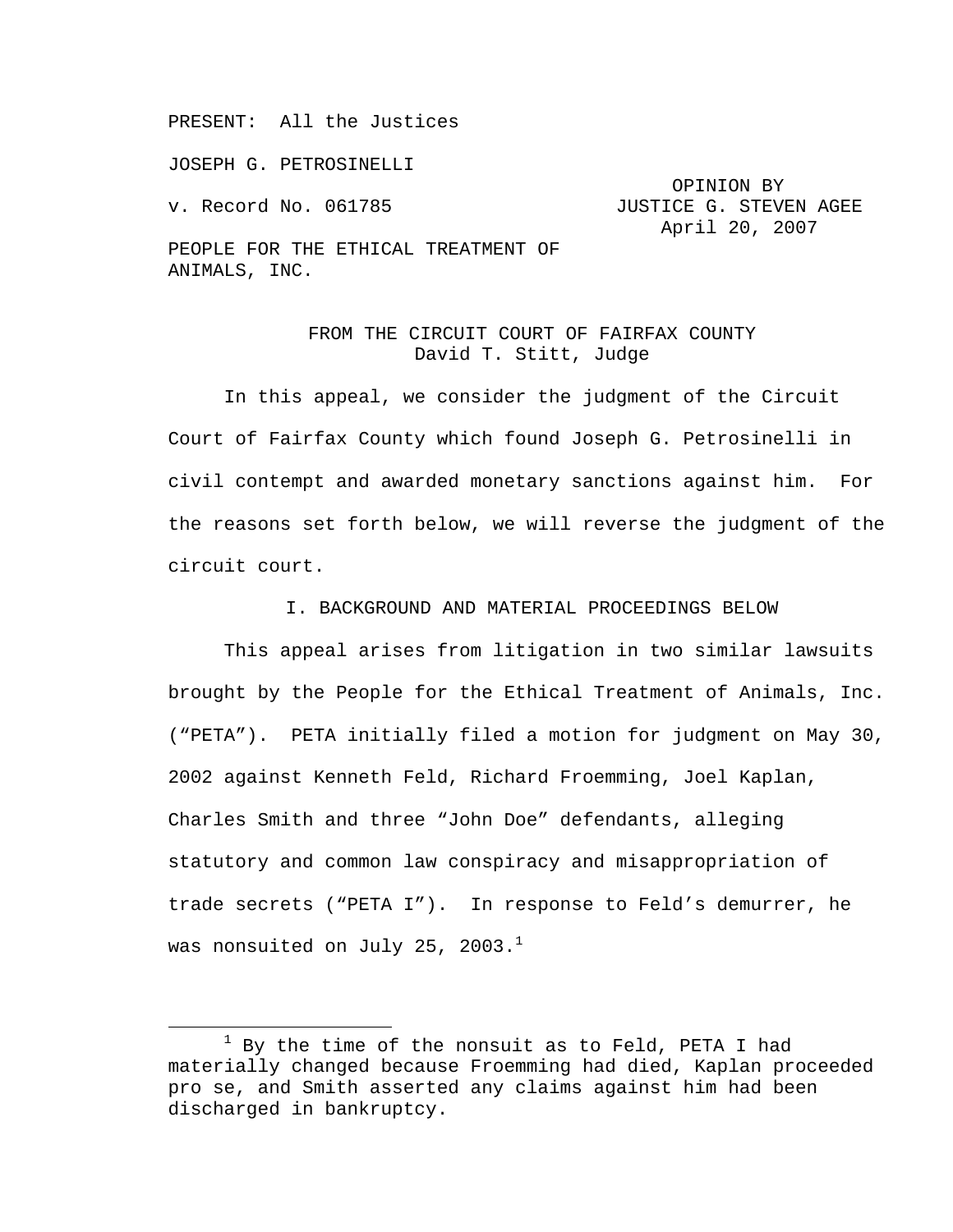PETA filed a second motion for judgment on January 26, 2004, naming Feld and three "John Doe" parties as defendants, alleging that Feld, CEO of Feld Entertainment, Inc., parent company of Ringling Brothers and Barnum & Bailey Circus, Inc., conspired and wrongfully took trade secrets and documents from PETA in an effort to thwart PETA's animal protection work ("PETA II"). Throughout PETA II, Feld was represented by several attorneys, including Petrosinelli.

On February 27, 2004, Feld moved to consolidate PETA I and PETA II for trial and discovery, which motion the circuit court denied. $^2$  In September 2004, Feld again moved to consolidate PETA I and PETA II, which the circuit court took under advisement.<sup>3</sup>

On December 2, 2004, PETA issued a subpoena to depose Steven Kendall, a resident of Pennsylvania, in PETA I.<sup>4</sup> Kendall failed to appear at the scheduled deposition, but he made a written agreement with PETA to appear in Alexandria, Virginia at the office of PETA's counsel on February 11, 2005 at 10:00am for a deposition in PETA I.

 $\begin{array}{c|c}\n\hline\n\text{2}\n\end{array}$  $^2$  An order entered on April 16, 2004 by Judge Gaylord L. Finch, Jr. provided "the motion to consolidate the matter for trial and discovery is denied."

<sup>3</sup> Judge Dennis J. Smith issued an order on September 24, 2004, which provided that Feld's "Renewed Motion to Consolidate is taken under advisement."

<sup>4</sup> Steven Kendall was allegedly an undercover operative working on behalf of Feld Entertainment to infiltrate PETA and similar organizations. Kendall authored a book that contained potentially damaging information about Feld and Feld Entertainment, Inc.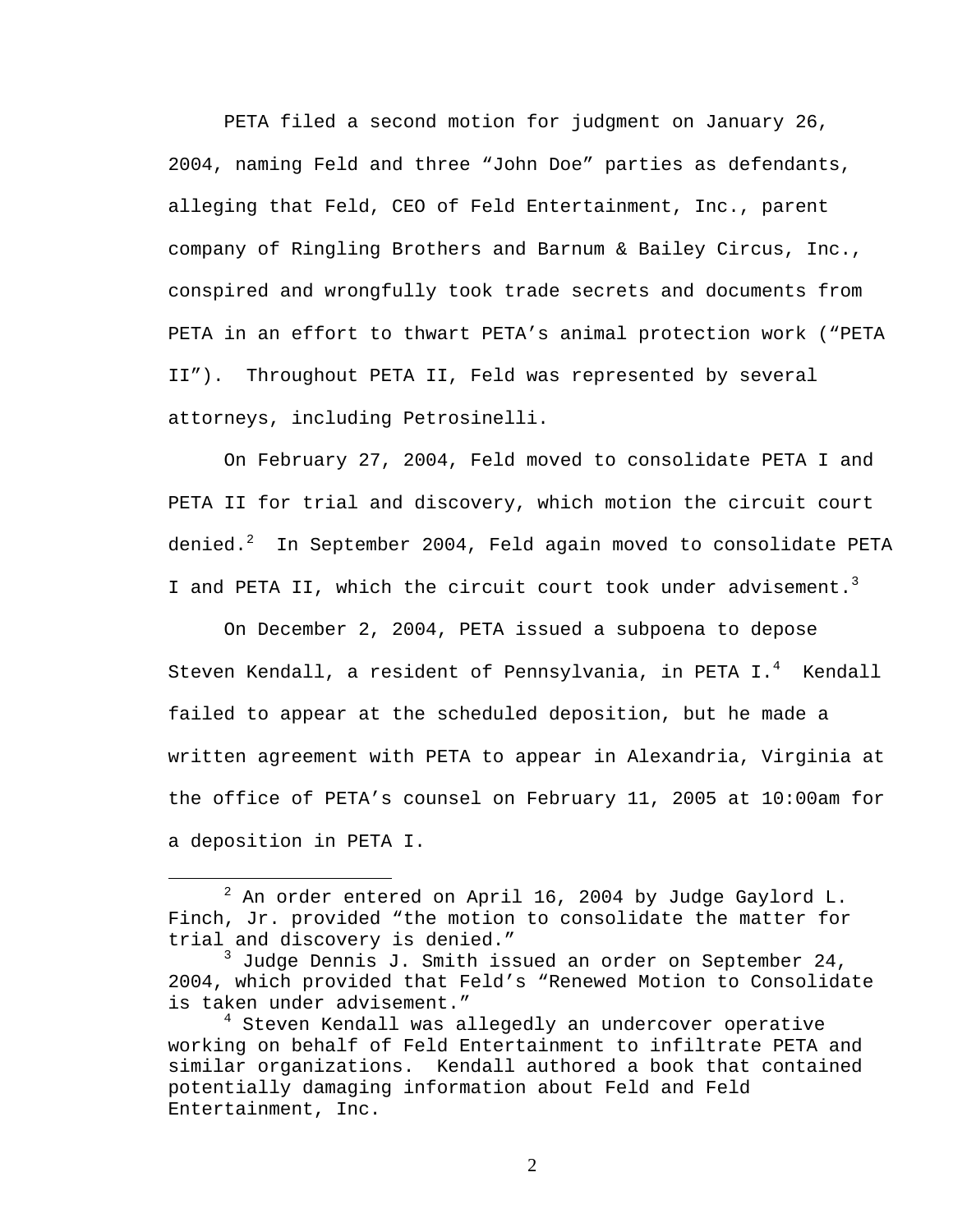On December 9, 2004, at a hearing in response to Feld's renewed motion to consolidate which had been taken under advisement, the circuit court entered an order consolidating PETA I and PETA II for purposes of trial, but not for discovery. $^5$ During the December 9, 2004 hearing, Petrosinelli orally requested that although discovery would not be consolidated, the parties should be notified when discovery was occurring in either PETA I or PETA II, even though Feld was no longer a party in PETA I. The circuit court denied Petrosinelli's request but invited the parties to revisit the issue, stating that they "are welcome to raise these issues again, because I'll be a lot deeper into the discovery."

On December 29, 2004, Feld filed a motion for permission to access discovery in PETA I, which PETA opposed. At a January 21, 2005 hearing on the motion, Petrosinelli reiterated his request on behalf of Feld to have access to discovery in PETA I. The circuit court reaffirmed that PETA I and PETA II would be joined for trial but separated for purposes of discovery, stating

this really is about the third iteration of a very similar motion, and that doesn't even include the hearing before Judge Smith where he took the matter under advisement. . . .

 $5$  Judge David T. Stitt issued the December 9, 2004 order and all subsequent orders in this case.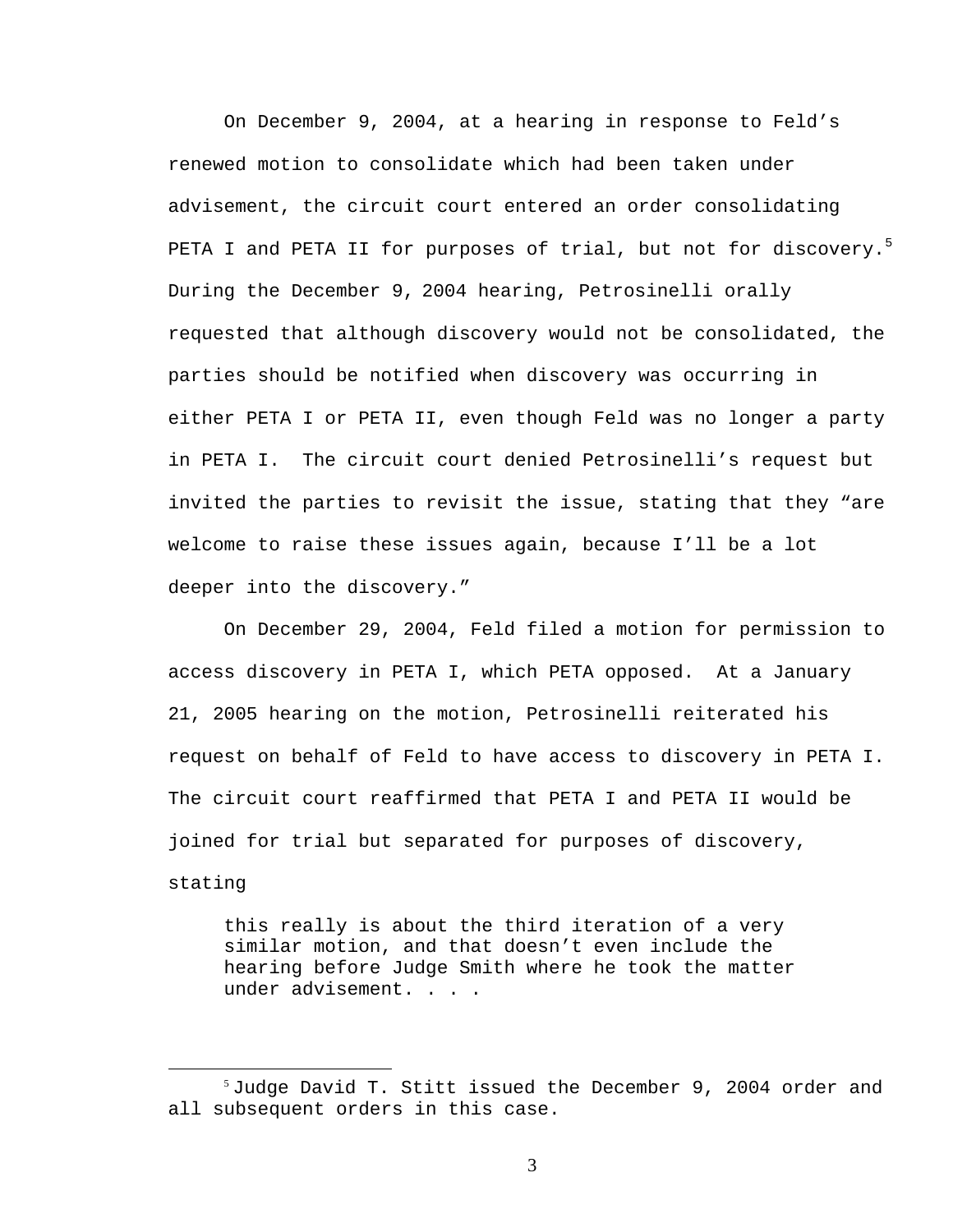I exercise my discretion by again refusing . . . to join [the two cases] for discovery, and the motion for access to discovery  $\ldots$  is denied.<sup>6</sup>

On February 3, 2005, Feld issued a subpoena in PETA II to depose Steven Kendall, requesting that he appear at the office of Blankingship & Keith, P.C. in Fairfax, Virginia on February 11, 2005 at 10:00am. The subpoena was signed by William B. Porter, another attorney representing Feld, but at Petrosinelli's direction and with his knowledge of the PETA deposition of Kendall already scheduled in PETA I for the same date and time, at the office of PETA's counsel in Alexandria.

Kendall's attorney responded on February 8, 2005 by sending letters to PETA and Feld indicating that Kendall would make himself available for a single deposition. $^7$  PETA responded the next day by letter to Kendall's attorney accusing Feld and Kendall of "engaging in a conspiracy to obstruct justice" because of the deposition scheduling.

PETA immediately moved in the circuit court to quash Feld's subpoena of Kendall in PETA II. On February 9, 2005, the circuit court conducted an emergency hearing by telephone

<sup>6</sup>  $6$  The circuit court issued an order on January 24, 2005, which stated that Feld's "Motion for Access is DENIED for the reasons stated from the bench."

 $^7$  Identical letters were sent to Feld and PETA, which stated: "Inasmuch as the subject matter of both depositions will be the same, we will be available to sit for one deposition and will submit to questions posed by you and [opposing counsel]" (emphasis in original).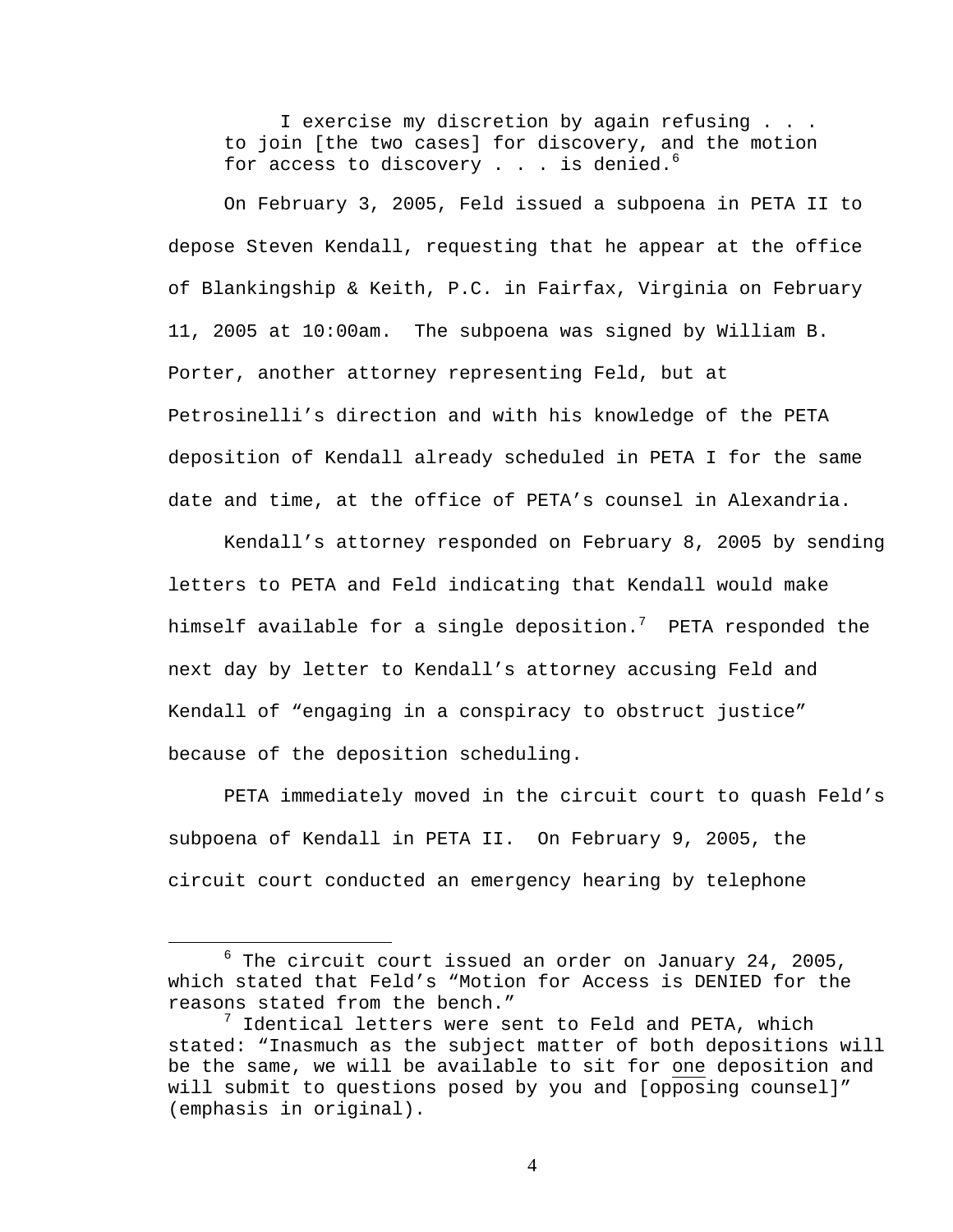conference call on PETA's motion. The circuit court quashed Feld's subpoena of Kendall in PETA II and instructed that the PETA deposition of Kendall in PETA I continue as scheduled.

PETA drafted an order to reflect the circuit court's ruling, but Feld objected to some of the proposed language. Specifically, Feld objected to language in the proposed order stating Feld's subpoena of Kendall was "a circumvention of prior rulings in this case" and that the "previously noticed deposition [on PETA I] shall proceed." When the parties did not reach agreement, PETA forwarded the proposed order as drafted to the circuit court along with the comments submitted by Feld. On February 15, 2005, the circuit court entered the order as originally drafted by PETA, including the language to which Feld objected.

On February 18, 2005 PETA filed an ex parte petition for a rule to show cause in PETA II as to why Porter and Petrosinelli should not be held in contempt for violating the circuit court's order of January 24, 2005 and similar orders dated April 16, 2004 and December 9, 2004. The petition for the rule to show cause included an affidavit from PETA's counsel, Philip J. Hirschkop, detailing how Porter and Petrosinelli allegedly violated the referenced orders.

On March 14, 2005, the circuit court issued a rule to show cause in PETA II stating "that an order of this Court was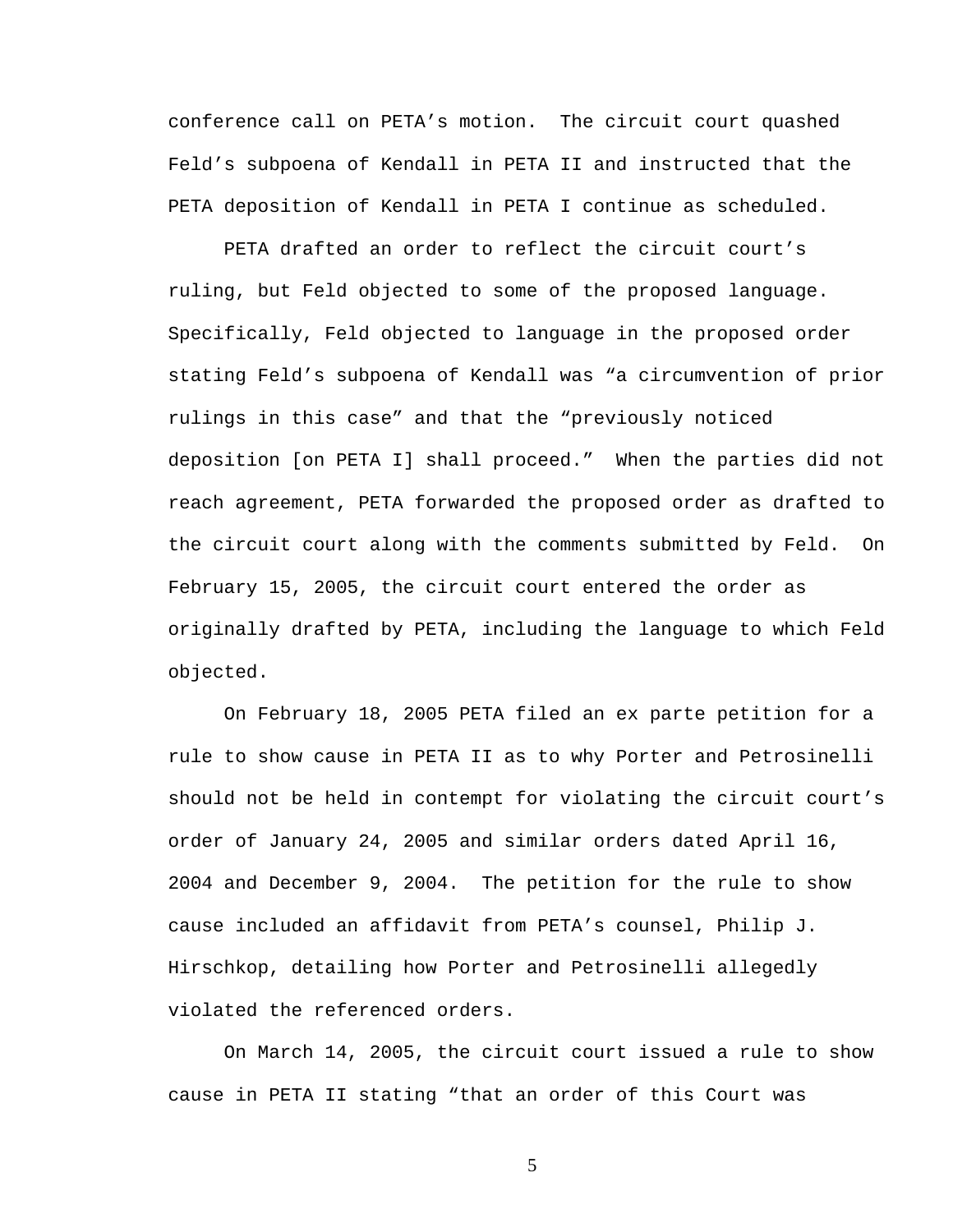apparently violated." The rule directed Porter and Petrosinelli to "show cause why they should not be held in contempt for violating this Court's orders of January 21, 2005, April 16, 2004 and December 9, 2004." $8$  On April 8, 2005, Feld filed a motion to vacate the rule to show cause, or, in the alternative, a response to the rule, with affidavits from Petrosinelli and Porter attached.

On May 25, 2005, the circuit court conducted a hearing on the rule to show cause and Feld's motion to vacate the rule to show cause.<sup>9</sup> Judge Stitt held Petrosinelli in contempt under the rule to show cause for issuing the Kendall subpoena. Although Judge Stitt discussed the April 16, 2004 and December 9, 2004 orders, he made specific reference to the January 24, 2005 order and stated:

That is a clear order denying access to discovery and what was done with this subpoena to Kendall was precisely an attempt to access discovery in [PETA I]. There's no other way to fairly characterize it. That's what it was, just a blatant violation of that order.

 $\overline{a}$  $8$  Although the rule to show cause recites an order dated January 21, 2005, the actual order was signed on January 24, 2005, which memorialized the court's ruling at the January 21, 2005 hearing denying Feld's motion for access to discovery. See also supra note 6.

<sup>&</sup>lt;sup>9</sup> The circuit court also considered other motions, but those motions are the subject of a separate appeal brought by Feld in Williams & Connolly, LLP v. People for the Ethical Treatment of Animals, 273 Va. \_\_\_, \_\_\_ S.E.2d \_\_\_ (2007), which is also decided this day.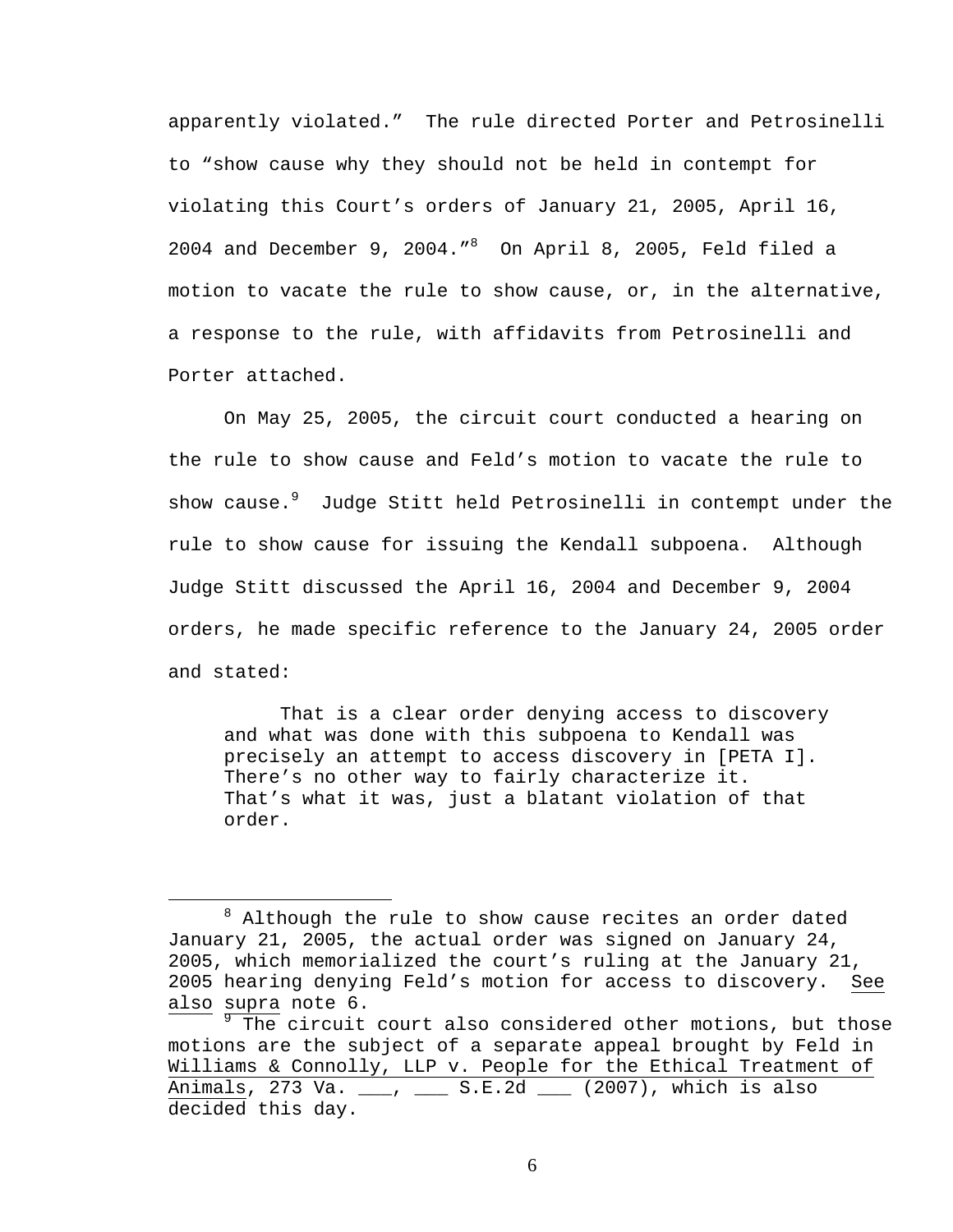And I do find there was contempt pursuant to Virginia Code Section  $18.2-456(5)$ .<sup>10</sup> This was disobedience by an officer of the court of an order of the court.

The rule to show cause against Porter was dismissed.<sup>11</sup>

On August 18, 2005, the circuit court conducted a further hearing and reaffirmed its May 25, 2005 ruling from the bench holding Petrosinelli in contempt, $12$  and ordered him to pay sanctions of \$11,305.00 to PETA, all of which were memorialized in an August 26, 2005 order.

Petrosinelli filed a notice of appeal with the Court of Appeals pursuant to Code § 19.2-318 regarding the civil contempt sanction. We certified Petrosinelli's appeal in the Court of Appeals for review pursuant to Code  $\S$  17.1-409(A) and (B).

 $10$  Code § 18.2-456(5) provides that "The courts and judges may issue attachments for contempt, and punish them summarily [for] [d]isobedience or resistance of an officer of the court, juror, witness or other person to any lawful process, judgment, decree or order of the court."

 $11$  Petrosinelli admitted that he asked Porter to issue the Kendall subpoena. The court noted that Porter was "a young attorney, a former law clerk to this court, [and] he's obviously not calling the shots in this case, and I appreciate Mr. Petrosinelli taking the responsibility for having told him to issue the subpoena." Petrosinelli responded to the circuit court's ruling with a motion for reconsideration of the finding of contempt, but the circuit court denied the motion.

 $^{12}$  Judge Stitt confirmed at the August 18, 2005 hearing that the contempt proceeding against Petrosinelli was civil contempt: "if I were going to proceed with criminal sanctions . . . I would let everybody know and refer the matter to the Commonwealth's Attorney. I obviously haven't done that and so I don't think there's any question that we're only proceeding on civil sanctions at this point."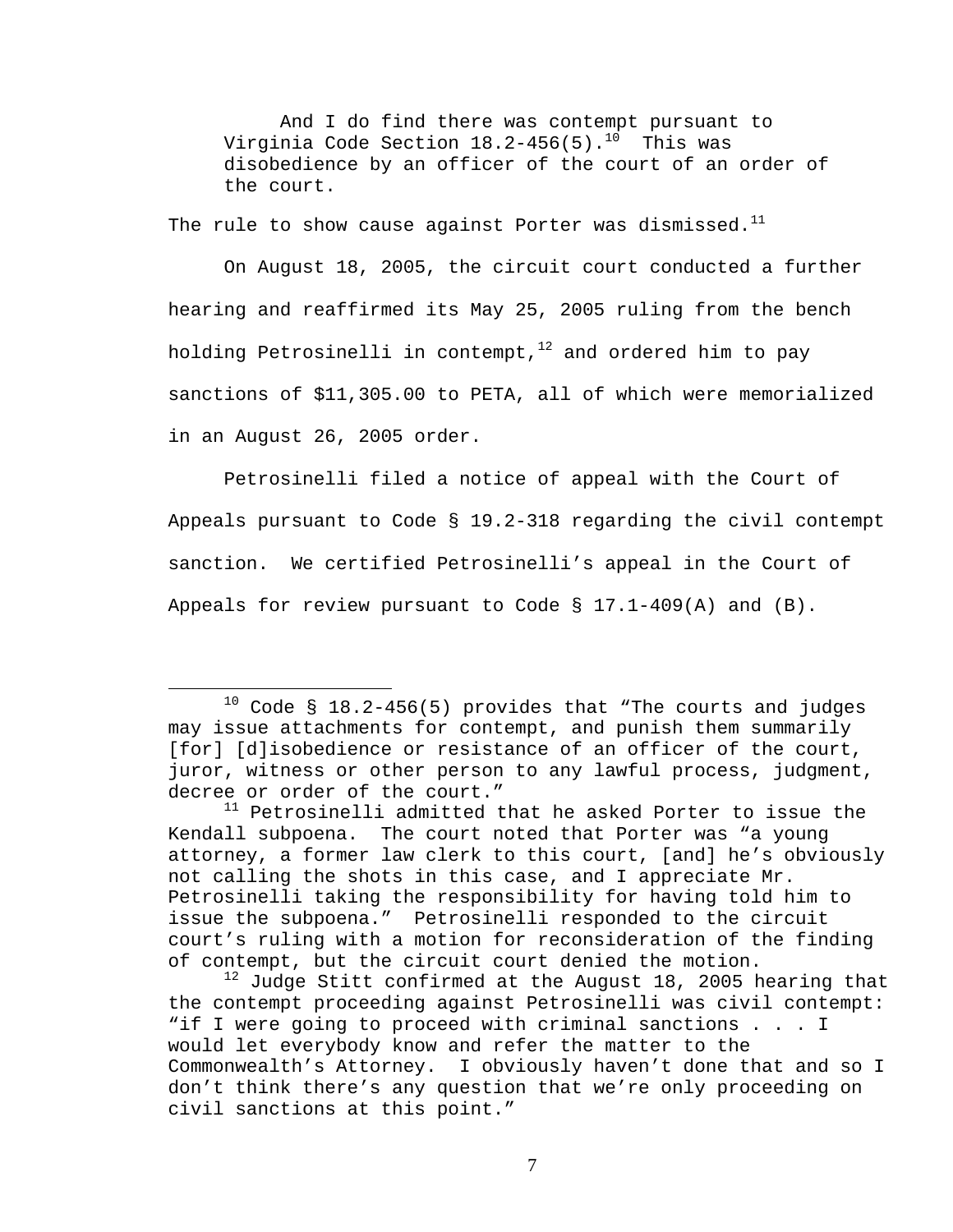#### II. ANALYSIS

 A court has discretion in the exercise of its contempt power. Sapp v. Commonwealth, 263 Va. 415, 425, 559 S.E.2d 645, 650 (2002); see also Leisge v. Leisge, 224 Va. 303, 309-10, 296 S.E.2d 538, 541 (1982). It "is within the discretion of the trial court" to conduct civil contempt proceedings, Arvin, Inc. v. Sony Corp. of America, 215 Va. 704, 706, 213 S.E.2d 753, 755 (1975), thus we review the exercise of a court's contempt power under an abuse of discretion standard. Tonti v. Akbari, 262 Va. 681, 687, 553 S.E.2d 769, 772 (2001).

Because the "judicial contempt power is a potent weapon," Int'l Longshoremen's Ass'n, Local 1291 v. Philadelphia Marine Trade Ass'n, 389 U.S. 64, 76 (1967), our centuries-old jurisprudence has long provided that "contempt lies for disobedience of what is decreed, not for what may be decreed." Taliaferro v. Horde, 22 Va. (1 Rand.) 242, 247 (1822). Additionally, "before a person may be held in contempt for violating a court order, the order must be in definite terms as to the duties thereby imposed upon him and the command must be expressed rather than implied." Winn v. Winn, 218 Va. 8, 10, 235 S.E.2d 307, 309 (1977). Thus, "there must be an express command or prohibition" which has been violated in order for a proceeding in contempt to lie. French v. Pobst, 203 Va. 704, 710, 127 S.E.2d 137, 141 (1962).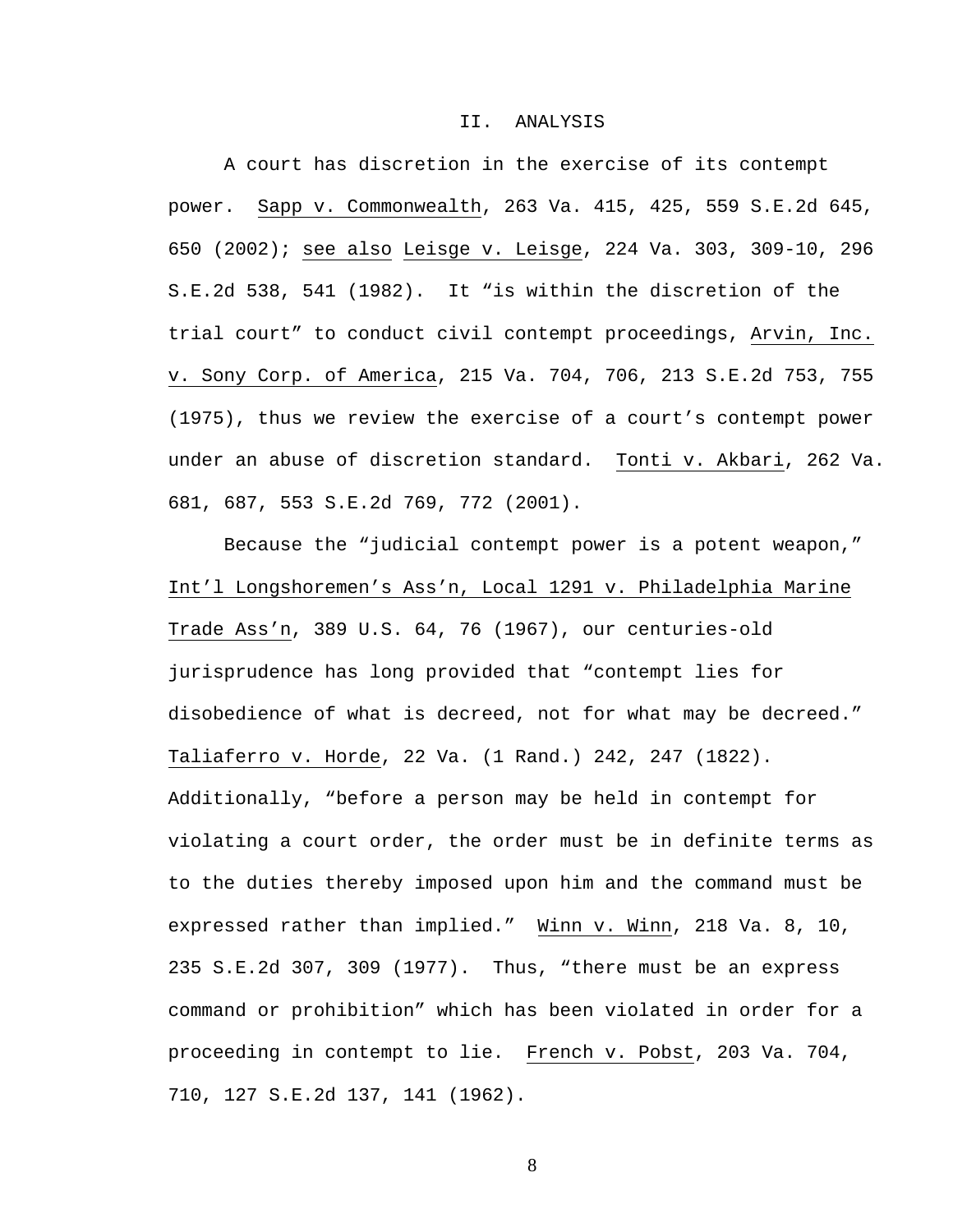The March 14, 2005 rule to show cause stated that Petrosinelli "apparently violated" the circuit court's prior orders of January 24, 2005, April 16, 2004 and December 9, 2004 (the "three orders") by issuing the Kendall subpoena. The August 26, 2005 order finding contempt simply stated, "Joseph G. Petrosinelli is adjudged in contempt" but did not identify which order or orders were found to be the source of the contempt.

 At the May 25, 2005 hearing on the rule to show cause, the circuit court discussed the three orders but emphasized the January 24, 2005 order as a particular order Petrosinelli violated because that order was "a clear order denying access to discovery and what was done with this subpoena to Kendall was precisely an attempt to access discovery in [PETA I]. . . . That's what it was, just a blatant violation of that order." The court then concluded "that there was contempt pursuant to Virginia Code Section 18.2-456(5)." We therefore review the language of the three orders to determine whether the circuit court abused its discretion in adjudging Petrosinelli in contempt.

 Each of the three orders is short, with the pertinent adjudication of the court stated in one sentence. The January 24, 2005 order provides only that Feld's "Motion to Access is DENIED for the reasons stated from the bench." The April 16, 2004 order states only that Feld's "Motion to consolidate the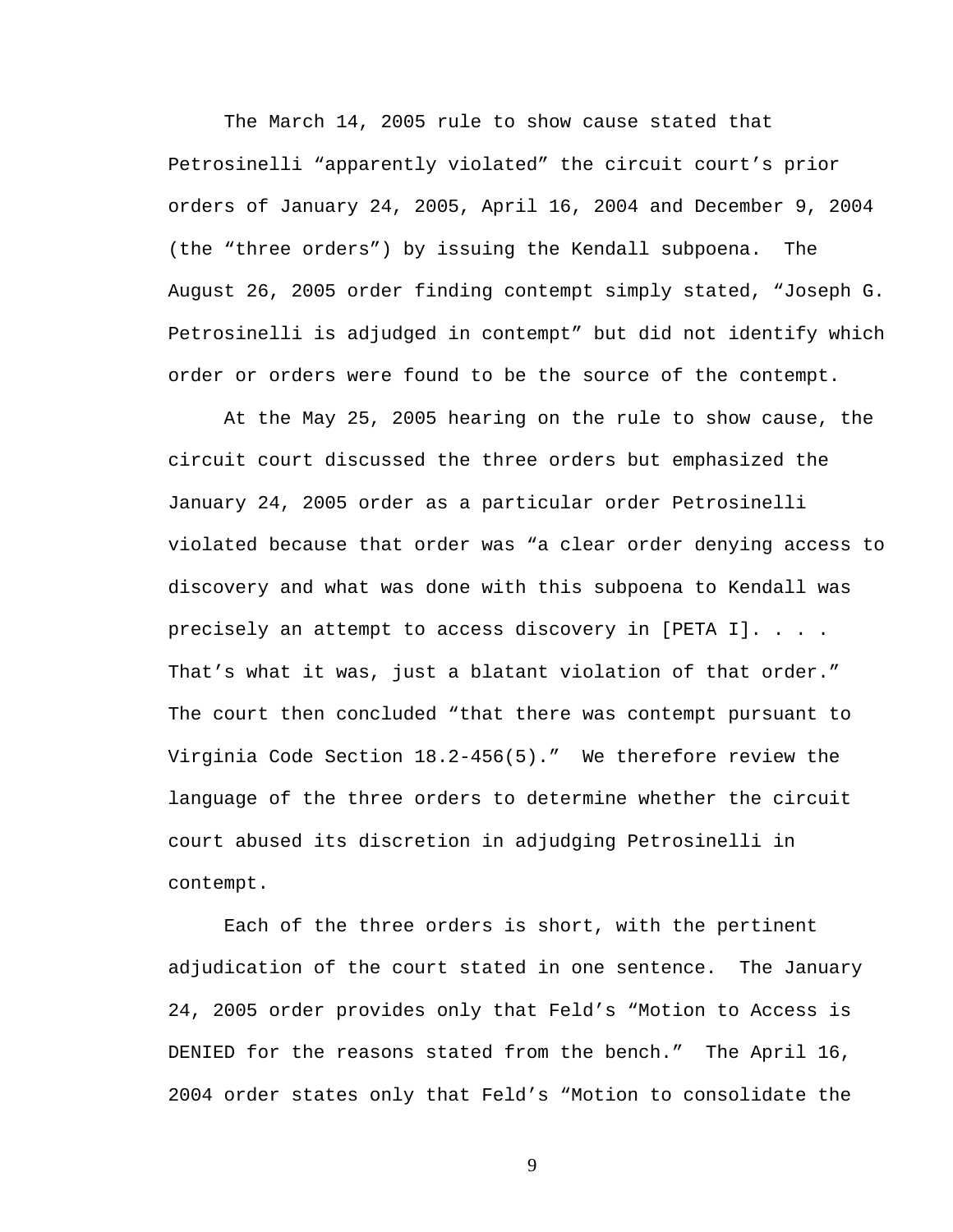matter for trial and discovery is denied." The December 9, 2004 order states only that "Feld's Motion to Consolidate is granted as to trial, but denied as to discovery."

 Petrosinelli contends, as he did in the circuit court, that he did not violate any of the three orders. Petrosinelli argues that no order of the court barred a subpoena to depose Kendall in PETA II. Because Kendall was a Pennsylvania resident, Petrosinelli avers that the distinct possibility existed in which Feld would be unable to depose Kendall at all if he failed to act when he did. By issuing the subpoena in PETA II, Petrosinelli argues he was attempting in good faith to follow the court's orders while also preserving Feld's right to take the deposition of a key witness. As Kendall would agree to sit for only one deposition, Petrosinelli contends Feld faced the likely result that a Pennsylvania court would protect Kendall from multiple depositions on essentially the same subject matter as represented by PETA I and PETA II. If that occurred, Petrosinelli argues, PETA would have the benefit of Kendall's deposition in PETA I to use in PETA II, but Feld would have been foreclosed from that information.

Petrosinelli also contends that the circuit court inappropriately relied on a mere implication that he could not depose Kendall as its basis for holding him in contempt. Petrosinelli insists that by issuing a separate subpoena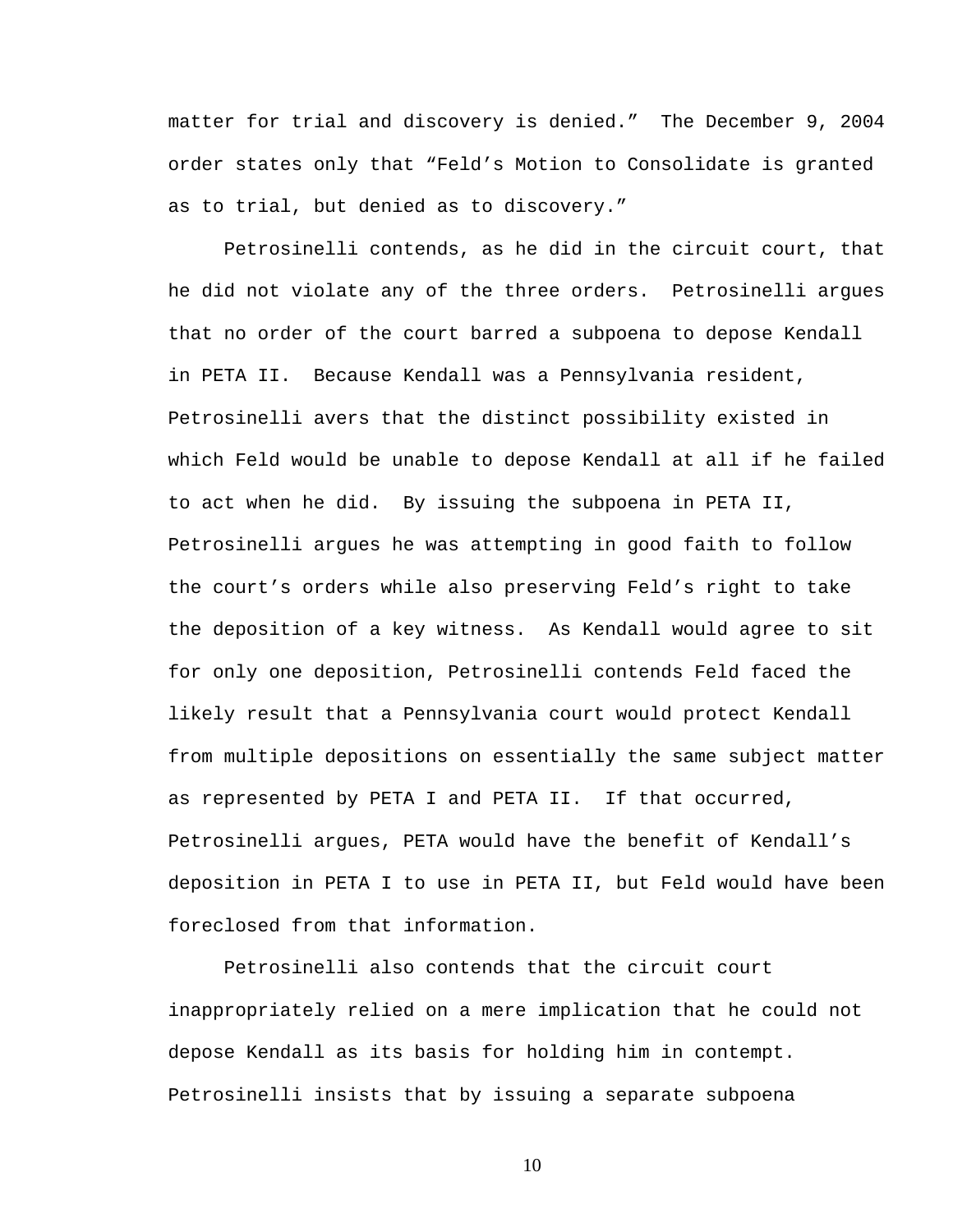deposition to Kendall, he was in compliance with the circuit court's ruling that discovery be separate between PETA I and PETA II.

 In response, PETA asserts that Petrosinelli was found in contempt because he "engineer[ed]" a consolidated deposition with Kendall for PETA I and PETA II in direct violation of the three orders. PETA insists that it is crucial to consider the context of the circuit court's third denial of consolidated discovery in the January 24, 2005 order, when examining whether Petrosinelli acted contemptuously. PETA avers that the three orders provided Petrosinelli with explicit notice of what was required of him, yet Petrosinelli willfully defied the orders and effectively attempted to consolidate discovery. Because the circuit court's January 24, 2005 order included language that the court had denied consolidated discovery "for the reasons stated from the bench," PETA contends this provided Petrosinelli with sufficient notice of what was required. Finally, PETA argues that even if Petrosinelli did not violate explicit orders of the circuit court, his "egregious misbehavior in obstructing the administration of justice by causing the Kendall deposition subpoena to be issued" at the same date and time but at a different location as the deposition for PETA I, constitutes contempt.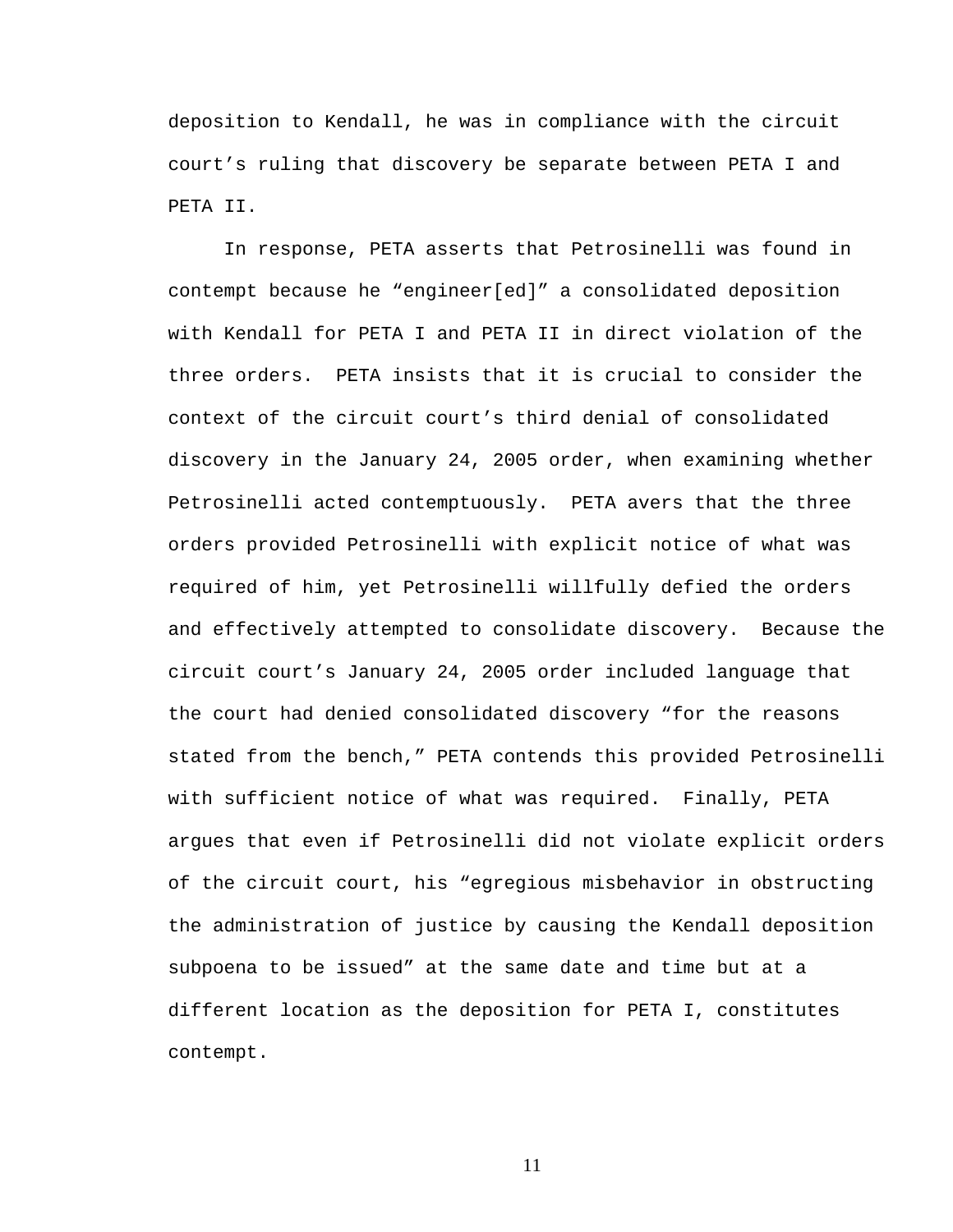We agree with Petrosinelli. In reviewing the three orders, we do not find an express prohibition on the issuance of a subpoena to Kendall by Feld or any other party. The three orders did not expressly command or prohibit Petrosinelli from acting to depose a witness, and Petrosinelli issued the subpoena only in PETA II. The text of the three orders is devoid of any prohibition regarding the issuance of a subpoena to Kendall or any other person.

A court generally speaks through its written orders. McMillion v. Dryvit Sys., 262 Va. 463, 469, 552 S.E.2d 364, 367 (2001). We presume that the written orders accurately reflect what transpired during the court's proceedings. Waterfront Marine Constr. v. North End 49ers Sandbridge Bulkhead Groups, 251 Va. 417, 427 n.2, 468 S.E.2d 894, 900 n.2 (1996). While a court's contempt power encompasses written orders as well as "oral orders, commands and directions of the court," Robertson v. Commonwealth, 181 Va. 520, 537, 25 S.E.2d 352, 359 (1943), a duty that arises by implication cannot sustain a finding of contempt. See, e.g., Winn, 218 Va. at 10-11, 235 S.E.2d at 309. If there was any prohibition upon Petrosinelli against subpoenaing Kendall for a deposition in PETA II, such a duty was, at best, an implication from general remarks of the court made in prior hearings. Petrosinelli was never explicitly prohibited by a court order from issuing the Kendall subpoena.